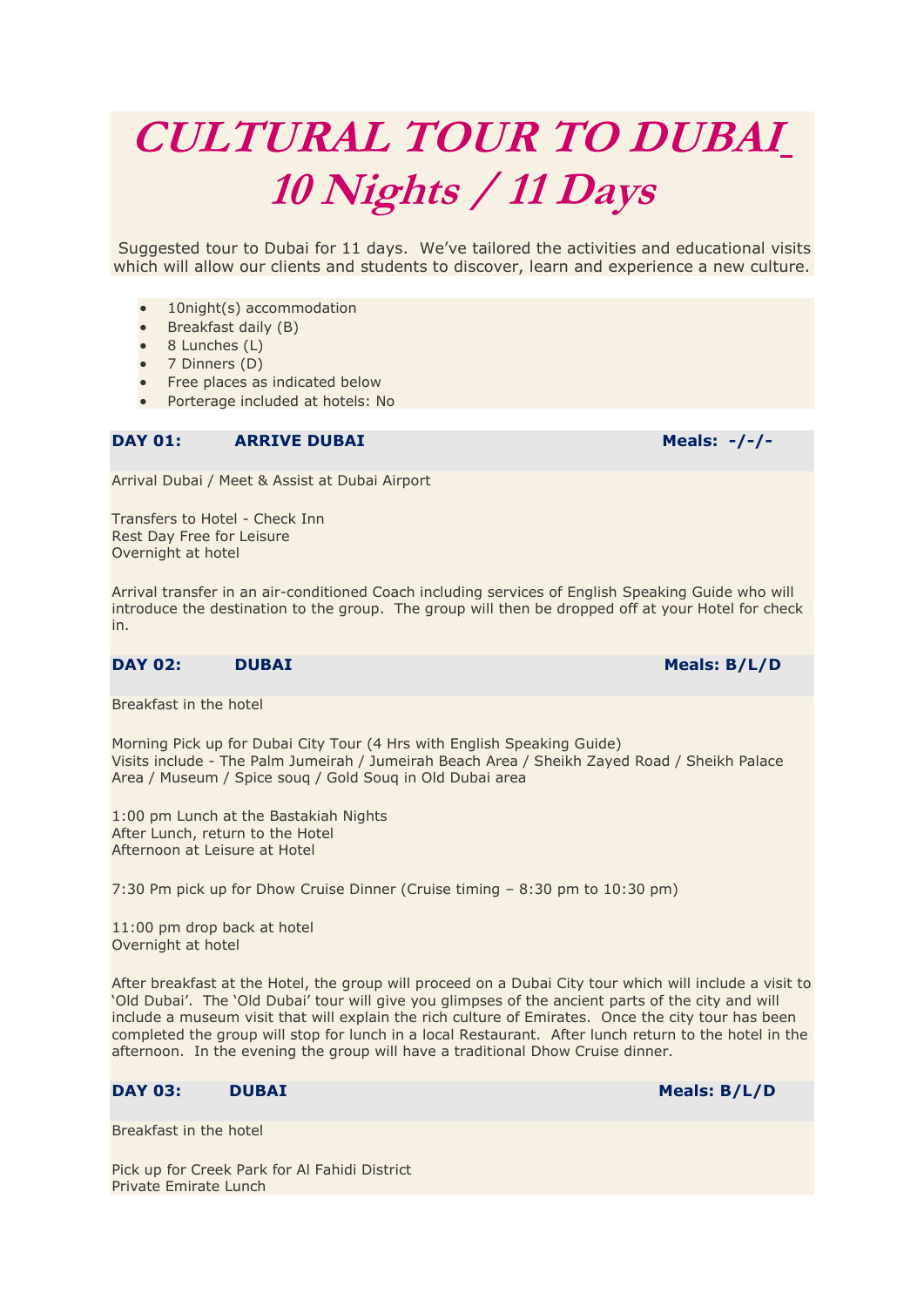Dubai Desert Safari in a 4WD vehicles Sand Boarding in the desert after the Dune Bashing Dubai Desert Safari with Dinner (Pick up using Land Cruiser s or Jeep's )

Dinner Under the Stars in a Non Exclusive Beduoin Camp in the Desert

Overnight in the Desert (Sleep in the Desert Camp, snacks in the morning)

After breakfast at the hotel, the group will proceed to Creek Park for Al Fahidi District for a cultural awareness presentation and workshop followed by a private cultural meal – experiencing the emirate cuisine. The presentation will include the interaction with insightful cultural presenters. In the Mid afternoon the group will have a Dubai Desert Safari in 4WD vehicles with 06 pax to a Jeep inclusive of soft drinks, mineral water, BBQ Dinner, Camel rides, Sand boarding, belly dance performance and henna painting in the regular camp. After the Dinner the group transfer to Rabia Farm to experience overnight in the desert with Igloo tent (2 people per Igloo tent)

The Dinner at the Desert Campsite - this camp is the reproduction of a genuine village of traditional Bedouins with tents in Barasti (dried leaves of palm) that transported to an era of long ago while a traditional barbecue dinner is being prepared on open fires close-by with the smells and aromas of Arabian spices and ingredients filling the air.

The cultural awareness presentations and workshop followed by private cultural meals with emirate cuisine include interaction with local insightful cultural presenters.

#### **DAY 04:** DUBAI Meals: B/L/D

Early morning pick up for Abu Dhabi Full Day Tour with Ferrari Park Visit

Group will be dropped in Ferrari Park Lunch allowance will be given to each student

6:00 pm Pick up from Ferrari Park and drive straight to Dubai

Dinner at the hotel Overnight at hotel

Full Day Abu Dhabi Tour with glimpses of the ancient & modern parts of the city in an air conditioned Coach including a visit at the Masdar City Abu Dhabi. After which the group will visit Ferrari World Theme Park (General Admission Included) with include brief explanation about the park. The students will then be given a lunch allowance to spend at the park. Later in the afternoon return to Dubai and have dinner at the Hotel.

Masdar City - in 2008, Masdar City broke ground and embarked on a daring journey to develop the world's most sustainable eco-city. Through smart investments, Masdar City is successfully pioneering a "greenprint" for how cities can accommodate rapid urbanization and dramatically reduce energy, water and waste. The Abu Dhabi Grand Mosque visit - one of the most important architectural treasures of contemporary UAE society - and one of the most beautiful in the world.

# **DAY 05: DUBAI Meals: B/L/D**

Breakfast in the hotel

10:00 am Morning Visit to Dubai Mall Visit to Burj Khalifa At The Top - 124th Floor

Lunch inside the Mall (Children can choose from KFC / MC DONALDS and any similar Fast food restaurants, coupons will be given to them)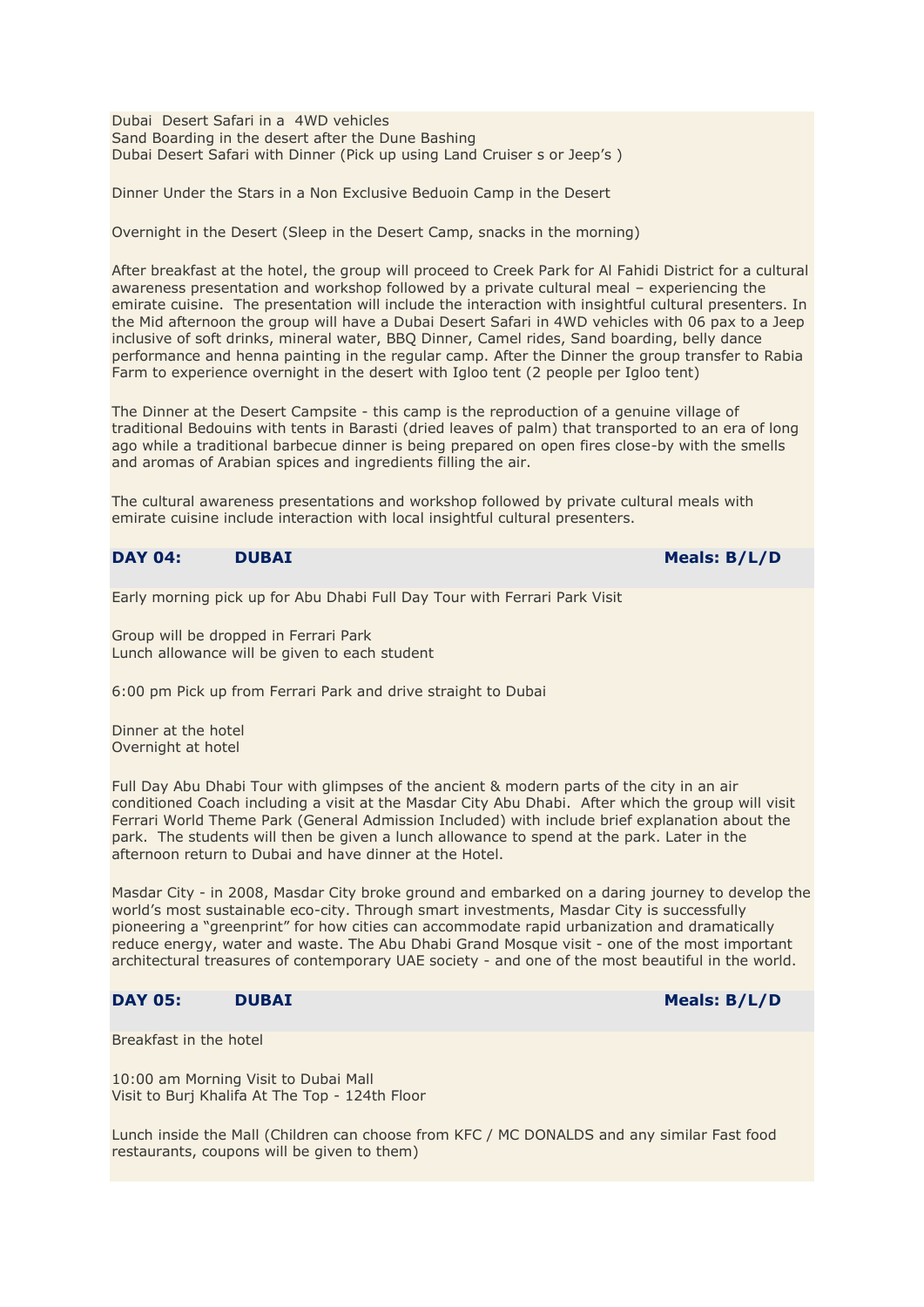Evening see the fountain show Leave Dubai mall for Dinner in a Local Restaurant Overnight at hotel

After breakfast at the hotel, the group will be transferred to the Dubai Mall and visit the Burj Khalifa. The group will travel up to the 124 floor. You will get to experience the tallest building in the world. The group will once again be given a lunch allowance to spend KFC or Mc Donald's inside the Mall. In the evening the group will have dinner in a local restaurant terrace with the view of the stunning Dubai fountain.

#### **DAY 06:** DUBAI Meals: B/L/D

Breakfast in the hotel

Full Day Visit to View Various Building and Pal Jumeirah. You can see the Twisted Building / The new Marina lake Made in between the Buildings

Lunch in a Local Restaurant After Lunch Continue Tour

Dinner in the hotel Overnight at hotel

After breakfast at the hotel the group will have an Architectural tour of Dubai and visit the office of Nakheel Estate the maker of the iconic "The Palm island" and some of the Iconic buildings (Twisted Building, Marina Lake, Pal Jumeriah) followed by lunch at a local restaurant . Later in the late afternoon the group will continue their tour. Return to the hotel for dinner.

#### **DAY 07:** DUBAI Meals: B/L/D

Breakfast in the hotel

9:00 am Pick up for Sharjah Tour

Lunch in a Local Restaurant After Lunch continue the Sharjah Emirates tour

Dinner at the hotel Overnight at hotel

After breakfast at the hotel the group will be collected for a Sharjah City tour, which will include glimpses of the ancient parts of the city in an air conditioned Coach. The tour will include a Museum and Art Gallery entrance fee with an English speaking Guide. Lunch will be had at a local restaurant. The Sharjah Emirates tour will continue after lunch. Return to the hotel for dinner.

#### **DAY 08:** DUBAI Meals: B/L/D

Breakfast in the hotel

Tour to Ajman / Ras al Khaimah and Fujairah to see the old and new buildings

Lunch in Ras Al Khaimah Continue after Lunch to see more Interesting Places.

Return to Dubai